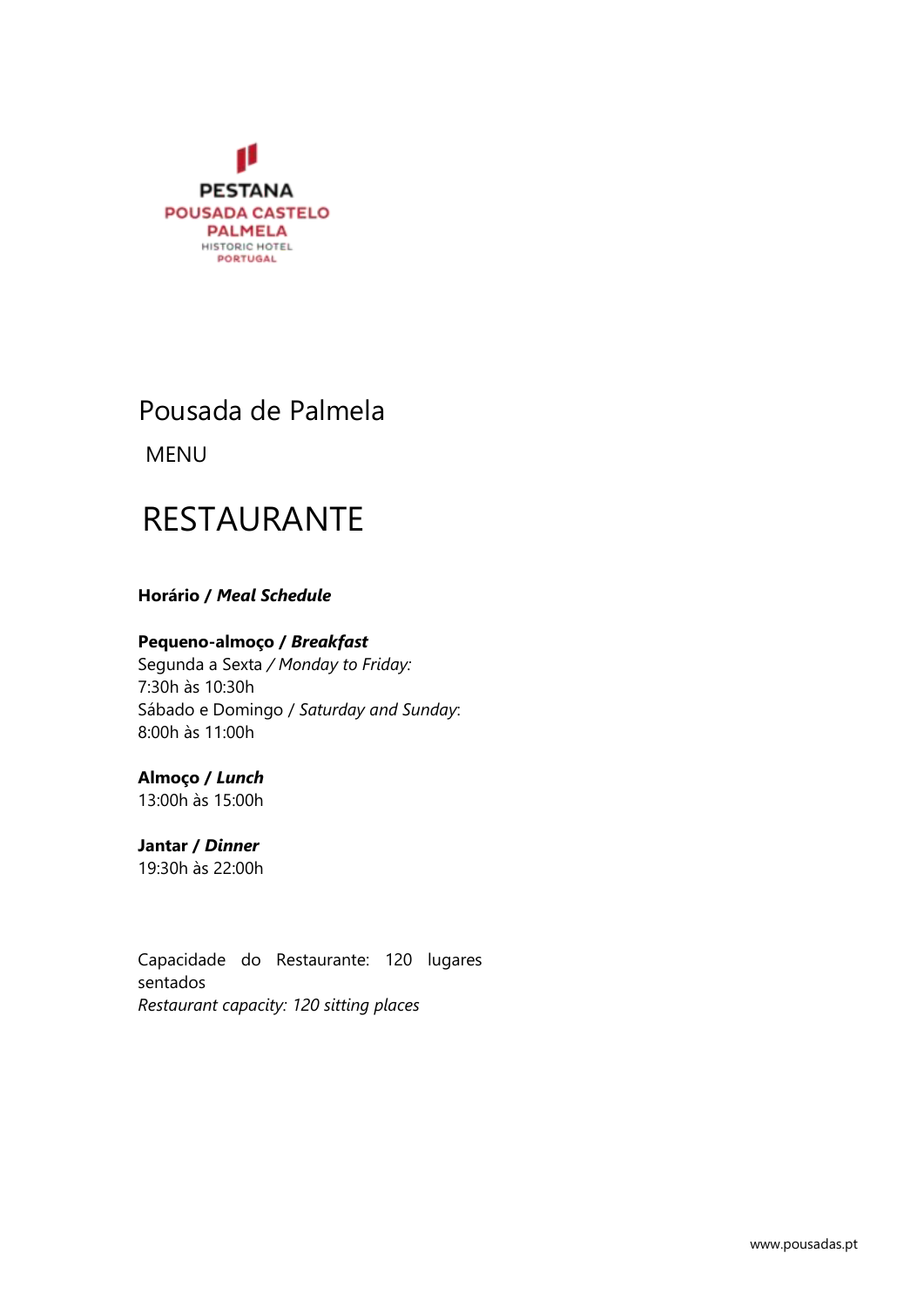## **Conheça a história da sua Pousada**

### **Instalada no Castelo de Palmela**

A Pousada de Palmela, inaugurada em 1979, encontra-se localizada no histórico Castelo de Palmela, integrando os claustros do antigo convento construído no Castelo. Este hotel em Palmela goza de uma localização esplêndida, no cimo de uma imponente colina, tornando este local, a escassos quilómetros de Lisboa, ideal para descansar.

## **Pousadas de Portugal**

### **A história de um país de norte a sul**

Castelos, palácios, mosteiros, salões de reis e quartos de rainhas… Mais do que simples hotéis, as Pousadas de Portugal são edifícios históricos e com história que contam a quem que por lá passa um pouco do que Portugal é e foi. Desde os banquetes medievais, recheados de gastronomia tradicional, às localizações únicas, rodeadas por paisagens naturais inconfundíveis, a experiência de estadia numa das 34 Pousadas de Portugal leva-nos a uma viagem através do tempo, com os padrões de exigência e conforto dos dias de hoje.

## *Get to know the story of your Pousada*

## *Within the Castle of Palmela*

*Opened in 1979, The Pousada de Palmela is located in the historic Castle of Palmela, integrating the cloisters of the old convent that was built in the Castle. This hotel in Palmela takes advantage of a splendid location, perched on an imposing hill, making this site, just a few miles from Lisbon, an ideal place to rest.* 

## *Pousadas of Portugal*

## *The history of a country from north to south*

*Castles, palaces, monasteries, halls ok kings and rooms of queens… More than just hotels, Pousadas of Portugal are historic buildings with a history that tell to whoever passes by a little of what Portugal is and was.*

*From medieval banquets, filled with traditional cuisine, to their unique locations, surrounded by distinctive natural landscapes, the experience of a stay in one of the 34 Pousadas of Portugal takes us in a journey through time, with all the comforts and modern requirements.*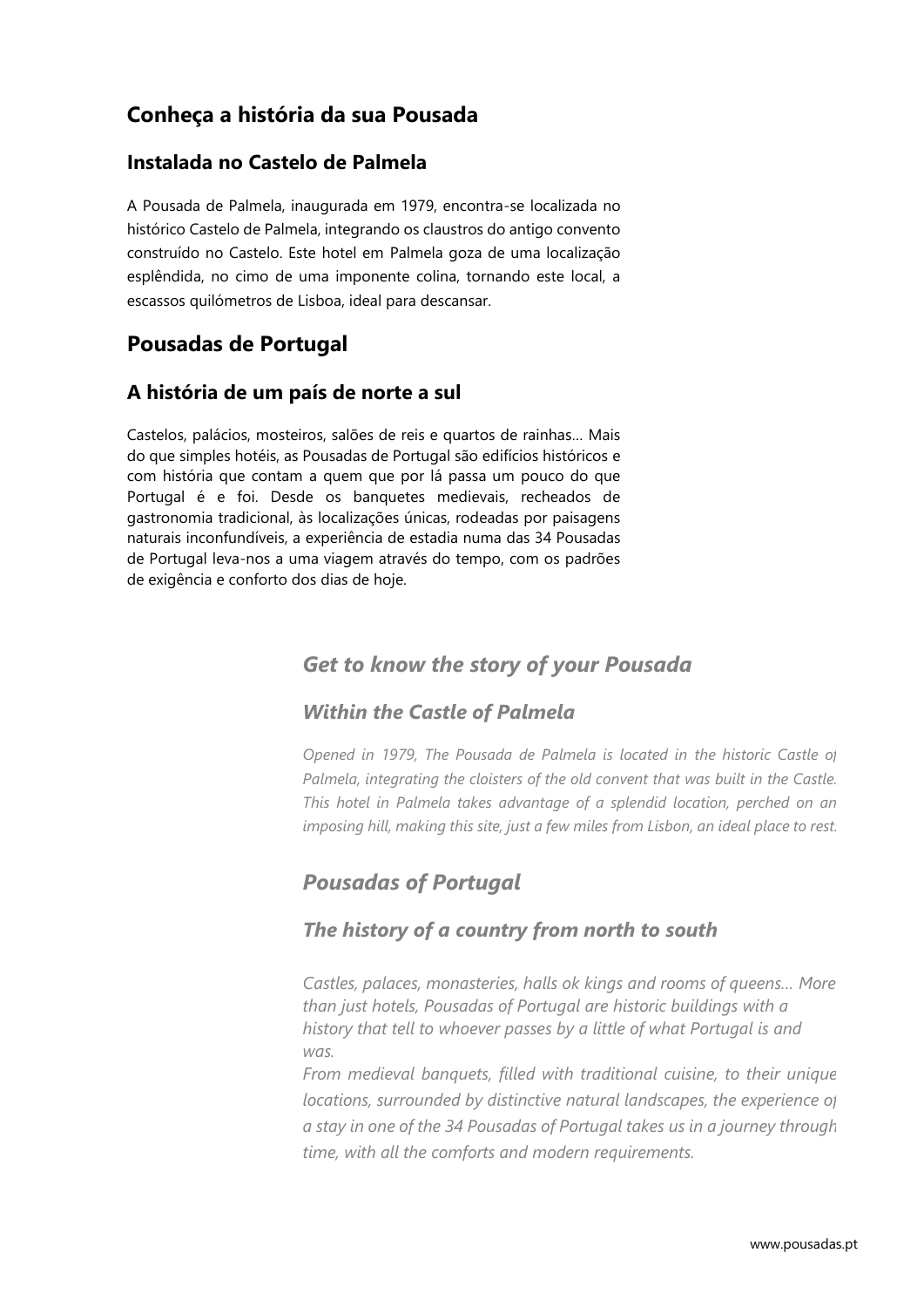## **A HISTÓRIA À SUA MESA**

#### **Sopa Caramela**

Ainda no século XX a Península de Setúbal era um território semi despovoado.

O trabalho era assegurado trabalhadores rurais de migração rural que eram alcunhados de "caramelos de ir e vir". Assim trouxeram com eles novos hábitos alimentares e criaram esta variante de "sopa da panela", chamada Sopa Caramela**.**

### *HISTORY AT YOUR TABLE*

#### *Caramela Soup*

*In the twentieth century the Setúbal Peninsula was still a semi unpopulated territory. The work was assured by rural migration workers who were nicknamed "toffees (caramelos) that come and go." They brought along new eating habits and created this variant of "pot soup", named "Sopa Caramela".*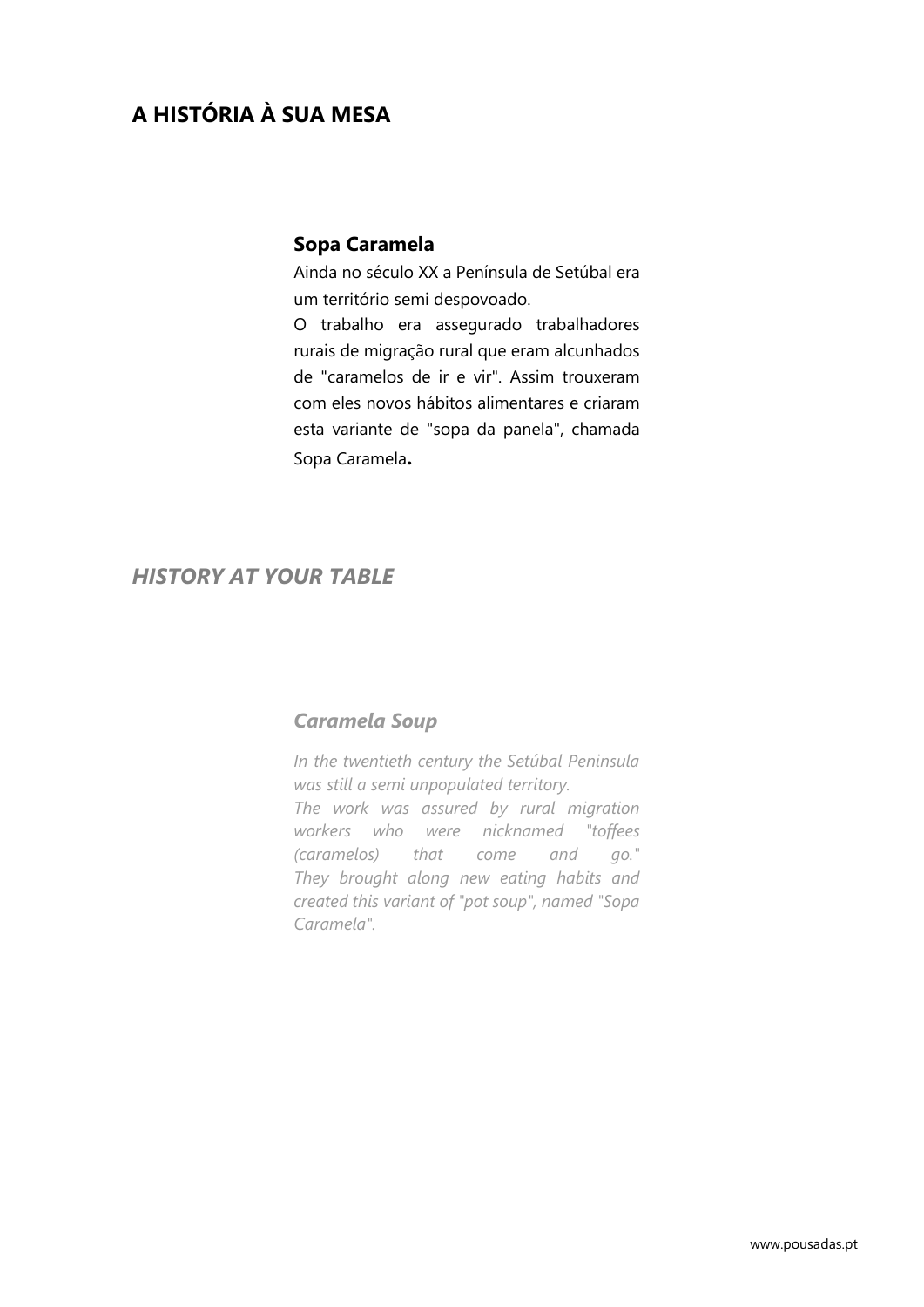

## Carpaccio de novilho com lascas de queijo de ilha

*Veal carpaccio with Azores cheese slices*

*12,00 €*

*13,00€*

#### Pataniscas de camarão *Fried shrimp cakes*

A tradicional sopa caramela com enchidos de porco\*

*Traditional caramela vegetables soup with pork smoked sausages\**

*8,00 €*

*4,50 €*

## COUVERT

Variedade de Pão, Manteiga, Azeitonas temperadas, Azeite e Flor de sal\*

*Bread, butter, olives, olive oil with garlic and salt flower\**

*5,00€*

**I SADA CASTELO**<br>PALMELA

#### SOPAS / *SOUPS*

#### Creme de ervilhas com crocante de bacon\*

*Green peas cream soup with bacon\**

## PETISCOS E ENTRADAS / *PORTUGUESE SNACKS & STARTERS*

#### Queijo de Azeitão gratinado com pasta de figo e tomilho\*

*Azeitão cheese augration with thyme, figs jam and walnuts\**

*10,00 €*

*11,00 €*

Choco frito com maionese de alho\* *Fried cuttle fish with garlic mayonese\**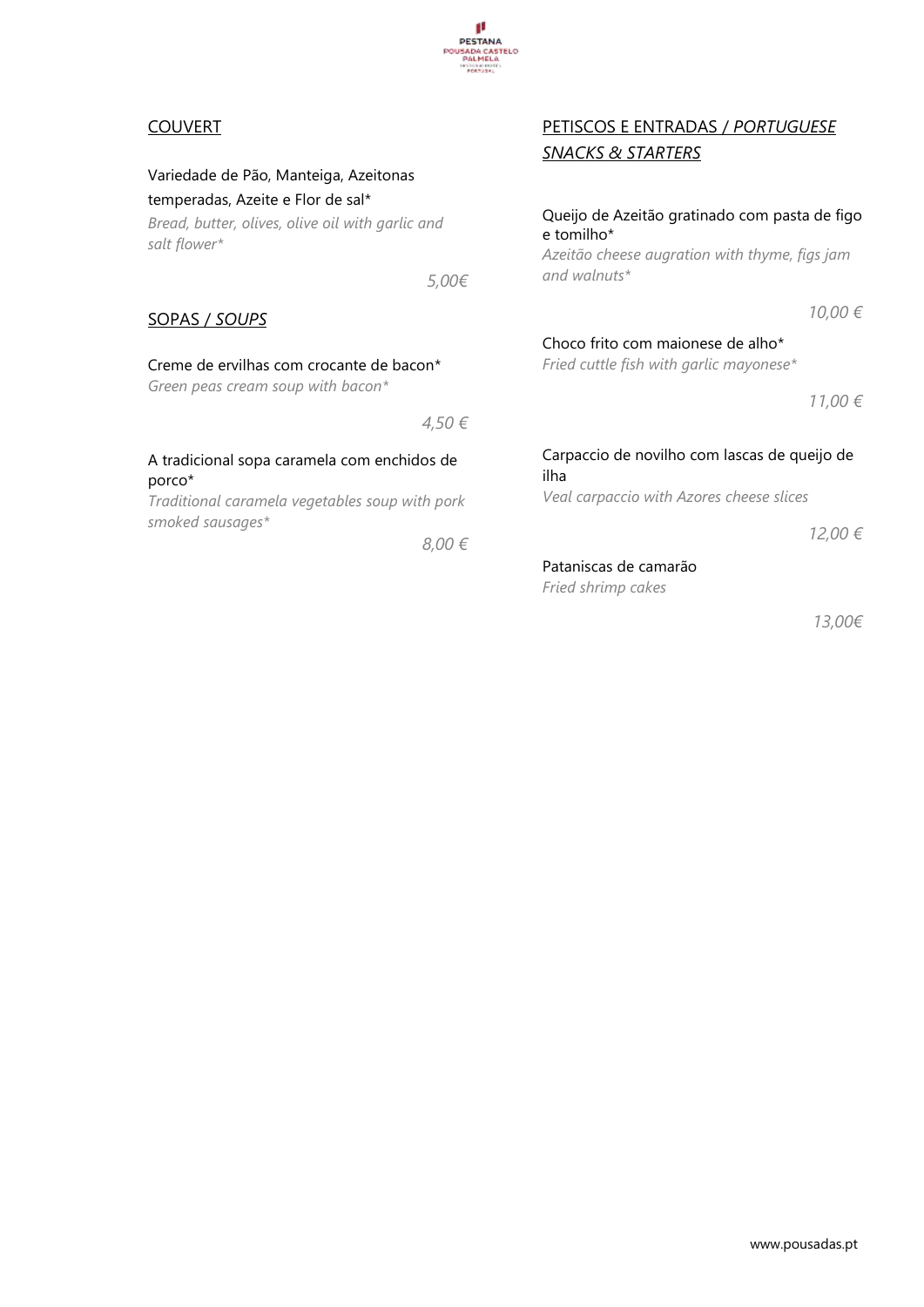

| <b>VEGETARIANOS / VEGETARIANS</b>                                                                                      |         | <b>CARNES / MEATS</b>                                                                                                                          |
|------------------------------------------------------------------------------------------------------------------------|---------|------------------------------------------------------------------------------------------------------------------------------------------------|
| Cuscuz com ratatouille de legumes e tofu*<br>Couscous with vegetables and tofu*                                        | 13,00€  | Frango na púcara à moda de Palmela<br>(batatinhas, cogumelos e passas)*<br>Traditional pot stew chicken (potatoes,<br>mushrooms, and raisins)* |
| Risoto de cogumelos com espargos*<br>Mushrooms Risotto with asparagus*                                                 |         | 18,00 €                                                                                                                                        |
|                                                                                                                        | 16,00€  | Costeletas de borrego grelhadas, tomate<br>assado e batata chips<br>Grilled lamb cutlets, roasted tomatoes, and<br>fried potato chips          |
| PEIXES E MARISCOS / FISH AND                                                                                           |         | 23,00€                                                                                                                                         |
| <b>SEAFOOD</b><br>Massinha de garoupa com camarão, coentros e<br>hortelã*<br>Grouper and shrimp noodles with coriander |         | Medalhão de novilho com presunto e batata<br>salteada<br>Veal medallion with smoked ham and salted<br>potatoes                                 |
| and $mint^*$                                                                                                           |         | 25,00€                                                                                                                                         |
|                                                                                                                        | 19,00 € |                                                                                                                                                |
| Bacalhau com batata a murro e grelos<br>salteados<br>Roasted codfish with baked potatoes and salted<br>turnip tops     |         |                                                                                                                                                |
|                                                                                                                        | 23,00 € |                                                                                                                                                |

Espadarte grelhado com molho de alcaparras,

*Grilled swordfish with capers, potatoes and* 

batata e legumes ao vapor\*

*steamed vegetables\**

*25,00 €*